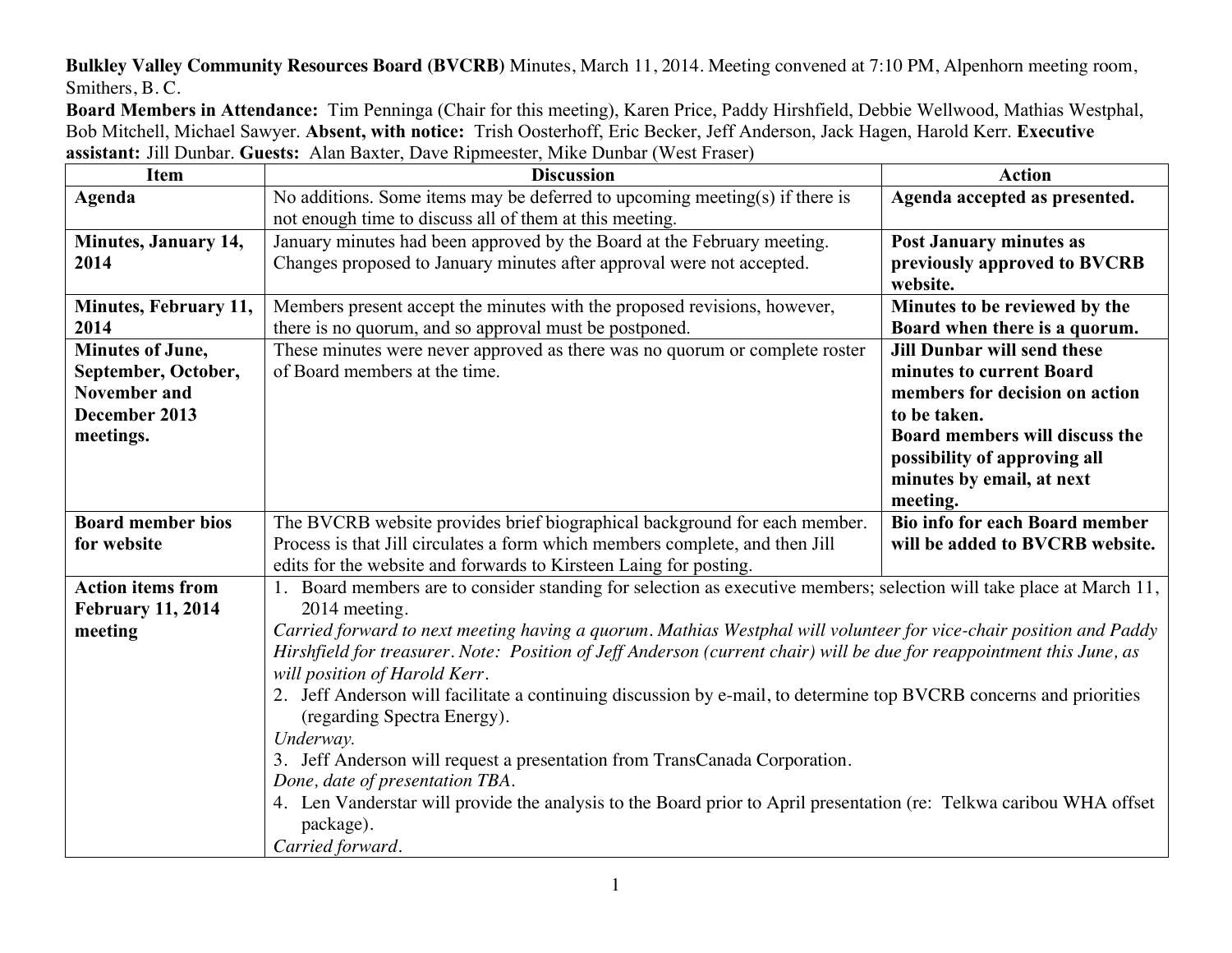| <b>Item</b>              | <b>Discussion</b>                                                                                                                                 | <b>Action</b> |  |
|--------------------------|---------------------------------------------------------------------------------------------------------------------------------------------------|---------------|--|
|                          | 5. Mike Sawyer will prepare a draft response to MOE, stating BVCRB concerns with MOE offset package proposal,                                     |               |  |
|                          | circulate to Board members for comment, incorporate comments, and present final version at next meeting.                                          |               |  |
|                          | Carried forward.                                                                                                                                  |               |  |
|                          | 6. Jeff Anderson will send out draft revised BVCRB Terms of Reference and feedback that was received from                                         |               |  |
|                          | FLNRO for discussion at next meeting.                                                                                                             |               |  |
|                          | Done, to be discussed later this meeting.                                                                                                         |               |  |
|                          | 7. a) Karen Price will prepare a draft response re Telkwa OCP for Board member review and comment.                                                |               |  |
|                          | Done.                                                                                                                                             |               |  |
|                          | b) Jeff Anderson will send standard letter template to Karen.                                                                                     |               |  |
|                          | Done.                                                                                                                                             |               |  |
|                          | 8. Bob Mitchell will prepare a draft letter to Spectra Energy requesting more detail on access management for Board<br>member review and comment. |               |  |
|                          | Done. For further discussion later this meeting.                                                                                                  |               |  |
|                          | 9. Board member will prepare a draft to government requesting a coordinated review of regional pipeline projects.                                 |               |  |
|                          | Karen Price will prepare and circulate a draft for Board member review.                                                                           |               |  |
| <b>Proposed Morrison</b> | <b>Presentation from PIR:</b>                                                                                                                     |               |  |
| <b>Connector Road.</b>   | The Houston Forest Products mill will be closed in May of this year, due to lack of an assured continuous timber                                  |               |  |
| This agenda item         | supply. About 1/2 the wood from the HFP Forest License will now come to the Smithers PIR mill; all of it will be from                             |               |  |
| chaired by Karen         | the NW part of the operating area. Options to transport the wood to Smithers include: 1) via the 465 road – this route                            |               |  |
| Price.                   | is gated and meant to have restricted access, 2) through Fort Babine via 4000 road – there are safety issues going                                |               |  |
|                          | through the village and over the one-lane bridge, 3) the 459 road – with 600 m connector to be constructed – which is                             |               |  |
|                          | most workable option. PIR is gathering info around these options and has met with some of the stakeholders.                                       |               |  |
|                          | <b>Questions and comments:</b>                                                                                                                    |               |  |
|                          | <b>Board:</b> Creation of a circle route and increased access are concerns.                                                                       |               |  |
|                          | PIR: Looking at mitigation strategies. There could be access control points at creek crossings, and deactivation or                               |               |  |
|                          | reclamation of branch roads, for example. If pickup access can be blocked concerns would be decreased.                                            |               |  |
|                          | <b>Board:</b> Would PIR take responsibility for a gate?                                                                                           |               |  |
|                          | PIR: This is crown land so PIR would work with government and existing gate policies.                                                             |               |  |
|                          | <b>Board:</b> How long will PIR be operating in this area?                                                                                        |               |  |
|                          | PIR: Would like to start this summer. This is a primary operating area so the company is planning to be there for the                             |               |  |
|                          | long term. The next step in the process is application for a road permit. The company will need to indicate how                                   |               |  |
|                          | concerns from the BVCRB and other groups are being addressed.                                                                                     |               |  |
|                          | Board: What route would be followed without a connector? Is a connector key to economical harvesting?                                             |               |  |
|                          | PIR: The route around would be a 4 to 5 hour longer haul. The economics depend on factors such as market                                          |               |  |
|                          | conditions, stumpage rates. The company is looking at upgrading the Smithers mill and would have more confidence                                  |               |  |
|                          | in doing so if the timber supply from the Morrison can be transported efficiently.                                                                |               |  |